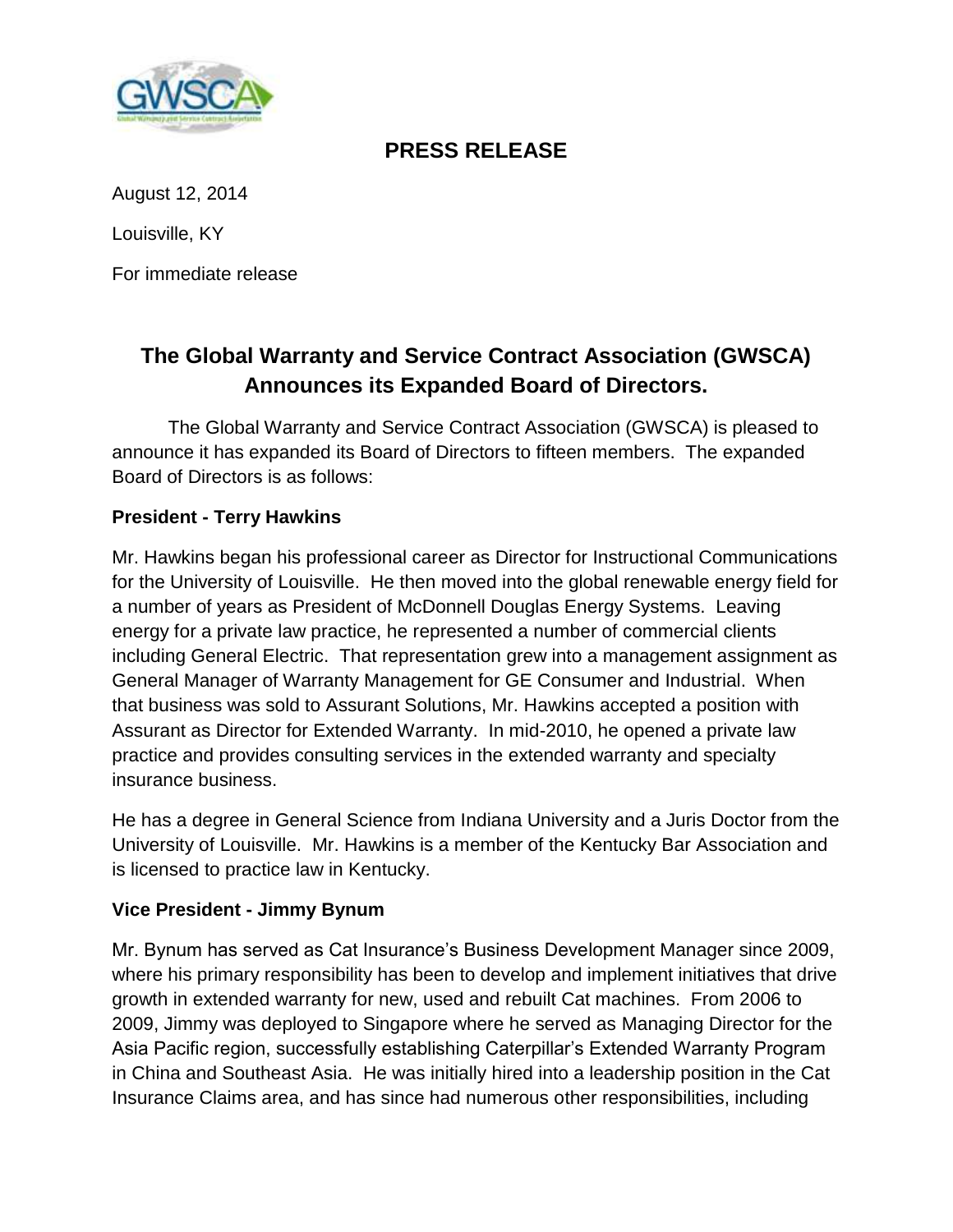

oversight of the Sales & Marketing unit. He has his Bachelor's degree in Business Administration from the University of Mississippi.

# **Secretary - Paul Wojcicki**

Paul Wojcicki, a shareholder of the Chicago-based law firm Segal McCambridge Singer & Mahoney, Ltd., leads the firm's warranty and appellate sub-groups. Since 1990, Paul has defended over 700 consumer and commercial warranty actions in trial and appellate courts throughout the country. Paul also counsels companies on warranty and extended warranty management, administration, and regulatory compliance issues. In addition to his role on the GWSCA Board, Paul serves on the organization's training committee, manages and writes for [www.drivingvalue.com,](http://www.drivingvalue.com/) and warranty and service contract blog, and regularly writes and speaks on warranty and service contract topics before industry groups, including the Warranty Chain Management Conference (WCM), Auto Industry Action Group (AIAG), the Recreational Vehicle Industry Association (RVIA) and the Institute of Electrical and Electronics Engineers (IEEE). Paul has organized and moderated conferences and seminars on warranty and other products liability-related topics. Paul received his undergraduate degree in English at Columbia University in New York and his law degree at the DePaul University College of Law in Chicago.

# **Treasurer - Greg Spraker**

Greg is a charter member of GWSCA (formally known as IWCM.Org) and has been the Treasurer since inception. Greg is a National Account Director at SAS Institute Inc. Greg has over 20 years' experience in Engineering, Operations and Sales with specific experience in the following industries: Telecommunications, Energy, Aerospace, Industrial Controls, Medical Devices, Consumer Goods and the Construction/Engineering Industry. He consults with corporations that are seeking to optimize their use of technology to drive automation and efficiency into their business processes. He is a Certified Reliability Engineer, a past member of the Society for Professional Engineers of Virginia and holds Bachelor and Master's degrees in Electrical Engineering from North Carolina State University.

# **Director - Mark Alexander**

Mark Alexander is the Manager of Warranty Administration and Service Development for John Deere Construction & Forestry, a position he's held since 2007. His responsibilities include managing C&F's global warranty policies and procedures, extended warranty offerings, and product improvement programs. Since 2012 he has also been responsible for developing dealer service solutions such as remote machine diagnostics and prognostics. Previous responsibilities include management roles in the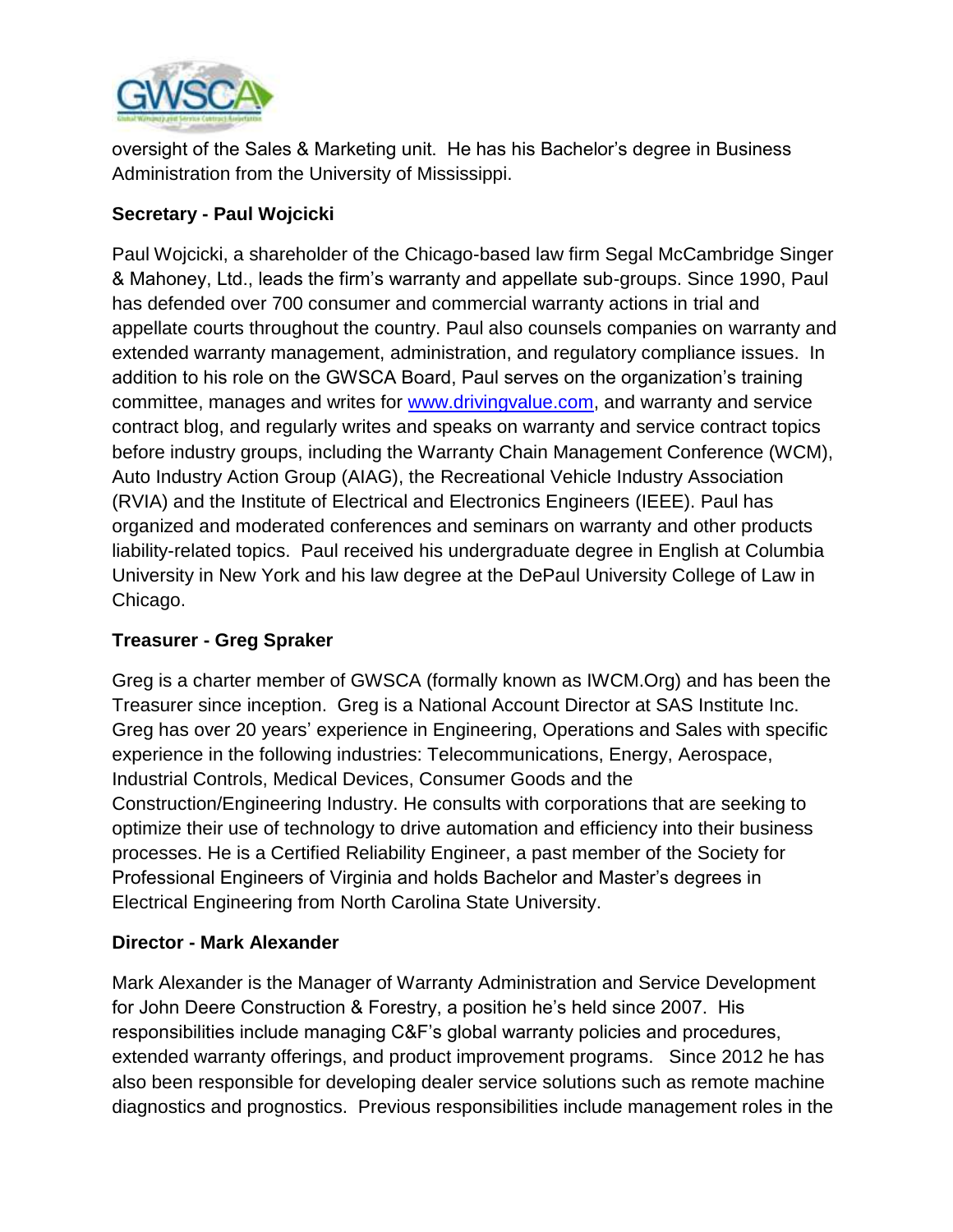

areas of Reliability Analysis, Manufacturing Operations, and Supply Management. Mark's formal education includes a MBA from the University of Iowa, a MS in Mechanical Engineering from the University of Kansas, and a BS in Mechanical Engineering from Iowa State University.

### **Director - Michael Bailey**

Mr. Bailey is the President of Superior Warranty Consulting Services and has worked in the Extended Service Contract industry for over 25 years supporting Manufacturers, Retailers, TPAs, Insurers, Technology Providers and Marketing Groups. Superior Warranty provides hands on industry experience to companies who are developing or improving ESC programs in the Major Appliance, CE, Mobility, HVAC, Automotive, Furniture and Home Warranty industries.

### **Director - Josh Becker**

Josh Becker is currently a Client Director with SAS Institute, Inc., focused primarily on developing and delivering strategies to advance analytical maturity within SAS's industrial manufacturing account. Prior to this current role, Josh was Principal Solutions Architect & Industry Consultant in the Global Manufacturing and Supply Chain Practice, specializing in Quality and After-Market Service solutions. His primary responsibilities included the design and deployment of analytical solutions that help manufacturers solve their supply chain business problems, specializing in the areas of production optimization, product quality, asset maintenance and after-market service. He continues to provide domain leadership for all quality, reliability, and warranty related solutions as well as leading strategic assessments, business case development and proof of value activities.

Prior to joining SAS, Josh was the Manager of Reliability Engineering for Sub-Zero Wolf Inc. for eleven years. His core responsibilities included reliability improvement, reliability assurance, and statistical analysis of warranty and call center data. He developed several corporate reporting tools designed to disseminate reliability data throughout the organization and empower employees to make reliability conscious decisions from the shop floor the boardroom. He was also the system architect of the organization's first warranty analysis and service incidence rate tracking system. He oversaw a large scale implementation of SAS Warranty Analysis and SAS Enterprise Miner, as well as major version upgrade to that system during his tenure. He holds a BS in Mechanical Engineering from the University of Wisconsin – Madison, an MBA in Technology Management. In addition, Josh is a Certified Reliability Engineer through the American Society for Quality (ASQ) and an active board member of the Global Warranty and Service Contract Association (GWSCA).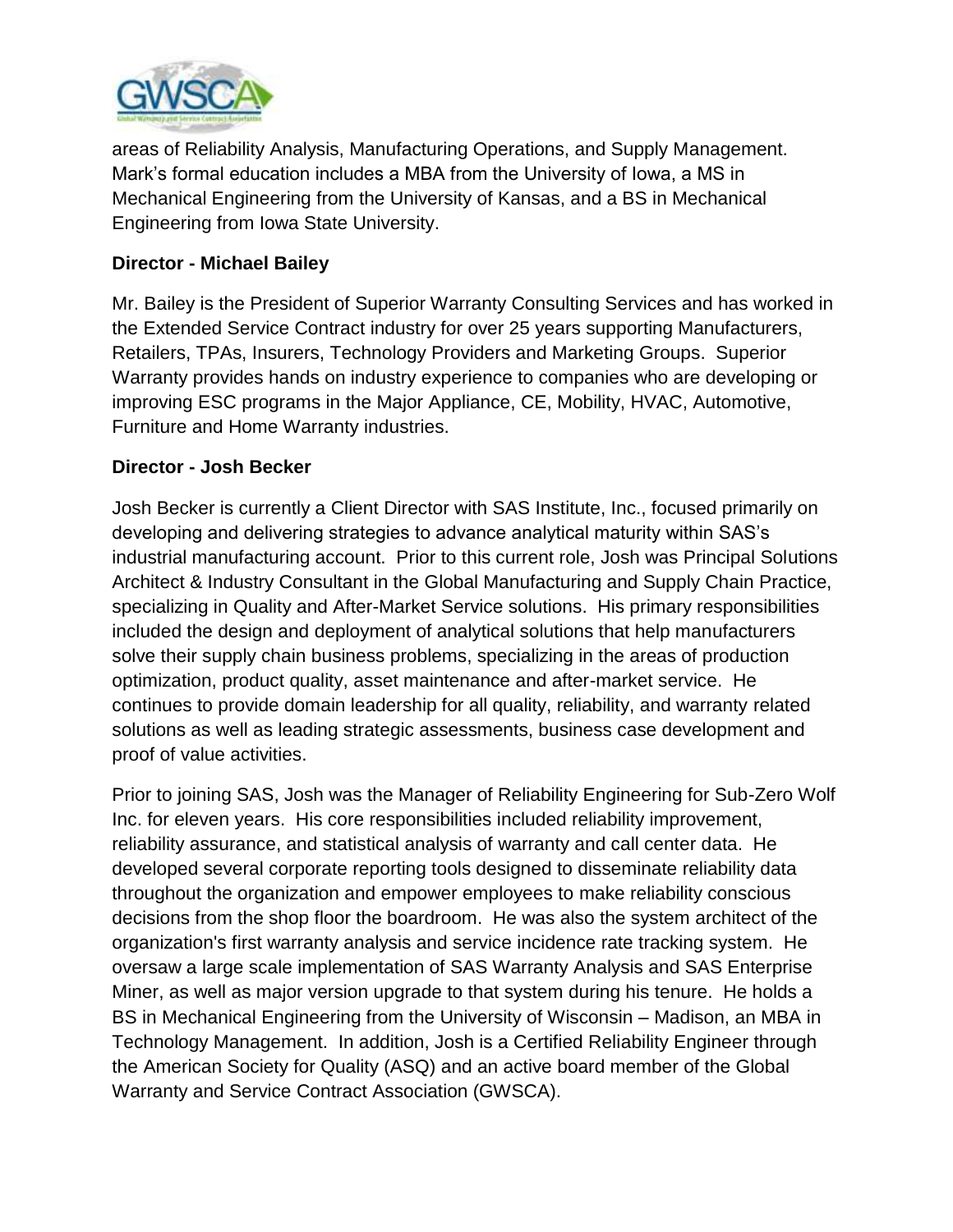

### **Director - Nematollah Bidokhti**

Nematollah Bidokhti is a Research Specialist with the civil engineering department in University of Connecticut and a staff engineer with Cisco Systems where he leads the Design for Reliability (DFR) program. He has architected Cisco hardware and software DFR methodology and is responsible for the DFR strategy and roadmap. He leads various DFR initiatives in areas of application-specific integrated circuit (ASIC), board and systems designs. His background includes hardware and software reliability engineering, system engineering, fault management and system and network modeling. He has contributed and managed reliability activities for military grade, bio-medical, telephony, optical and data products. He holds a Bachelor's in Electrical Engineering from Florida Atlantic University, an Master's of Business Administration from University of Phoenix and is a member of both the Institute of Electrical and Electronics Engineers (IEEE) and the American Society for Quality (ASQ). Nematollah has published a number of papers in various conferences such as The Reliability and Maintainability Symposium (RAMS), The IEEE International Symposium on Software Reliability Engineering (ISSRE), The International Conference on Software Reuse (ICSR), The Association of Recovery Schools (ARS), The Warranty Chain Management Conference (WCM), The North Atlantic Test Workshop (NATW) and The Design Automation Conference (DAC). He is a recipient of Cisco's Leo Award for innovation.

#### **Director - William Eliason**

As a Global Warranty Financial Controller William has been working with Oracle's Warranty Finance Accounting for about eight years and got a great experience in the subject. William does regular Financial analysis of Oracles Warranty and Service Contract offerings. He has been a presenter at the WCM conference for many years. William were one of the resources that provided the Finance Training Material for IWCM. He did put a lot of effort there and showed that he delivers results.

William holds a BS degree in Business Administration and an MBA degree

# **Director - Heather Gray**

Heather Gray is a partner in Gowlings' Toronto office, practicing in the Firm's Commercial Insurance and Insurance and Professional Liability Groups. Heather specializes on issues affecting the insurance industry from provincial and federal regulatory matters and intermediary licensing to product design and development for insurers, agencies, brokerages, third party administrators and service contract providers. She also regularly provides coverage advice and litigation support to insurers and policyholders in a broad range of areas, including commercial general liability, financial and professional services and directors' and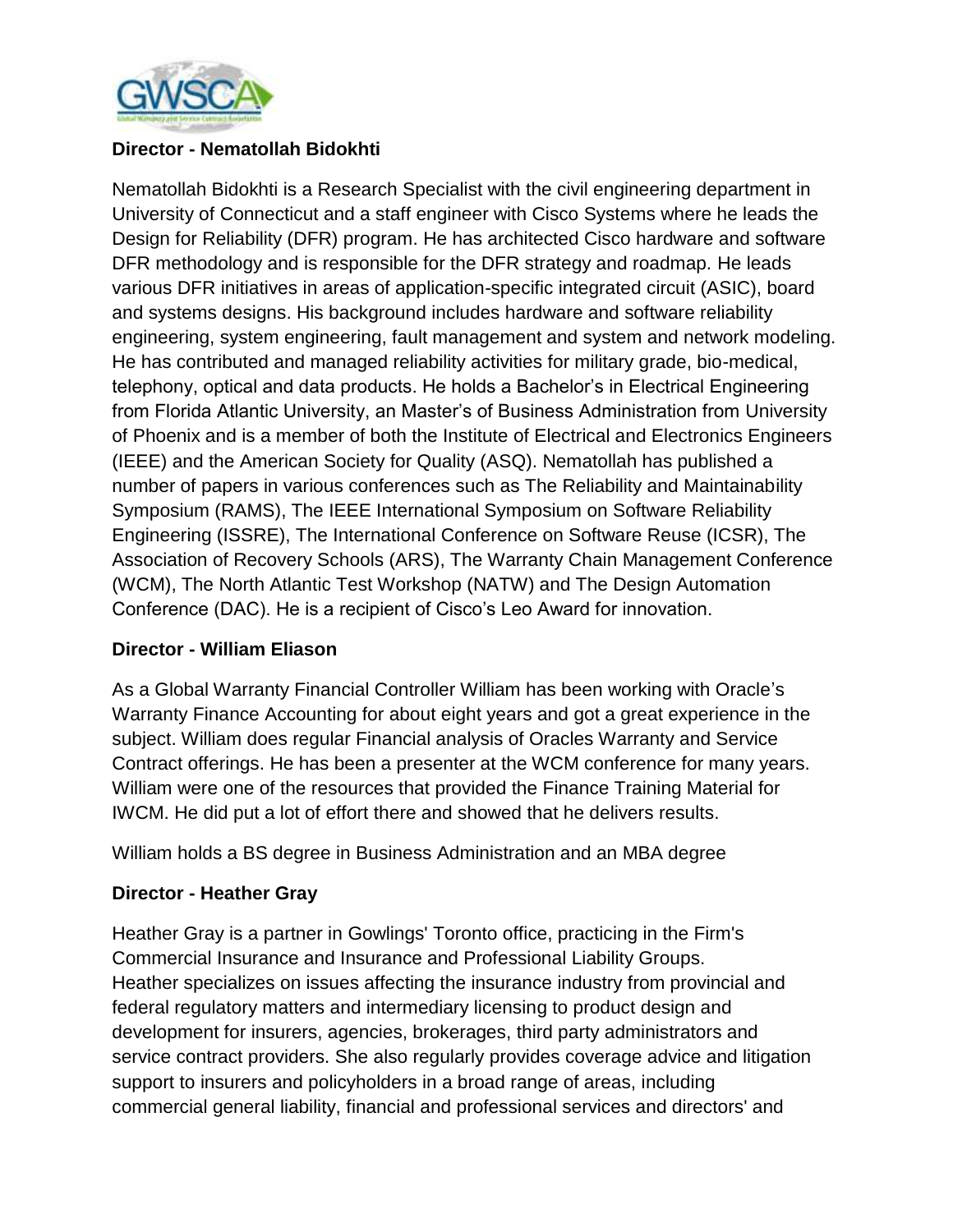

officers' insurance. Heather's experience with both business and claims issues enable her to provide unique insight to her insurance industry clients.

Heather has appeared before the Superior Court of Justice and the Court of Appeal for Ontario and was asked to participate in the 2012 International Competition for Mediation Advocacy as a panel judge.

Heather regularly presents on a wide range of insurance issues including coverage, indemnity and insurance requirements in commercial agreements, and the regulatory landscape affecting the sale of insurance and extended warranty products in Canada.

Heather was appointed as an Advisory Board Member for the Global Warranty and Service Contract Association in June 2013. **MEMBERSHIPS** Ontario Bar Association The Advocates' Society Defence Research Institute Canadian Defence Institute Canadian Nuclear Law Organization International Nuclear Law Association (member of Working Group 2 - Nuclear Liability and Insurance)

# **Director - Kjell Hammarstrom**

Mr Hammarstrom is the Senior Warranty Cost Program Manager at Oracle and is responsible for estimate Warranty Cost for Oracle's New Hardware Products and is frequently engaged in Warranty Cost reduction programs.

Kjell has spent most of his career in the IT industry and during the last 19 years with Oracle. He had different Management roles in the Support Organizations Global Supply Chain before he was appointed Warranty Cost Program Manager. He has made numerous presentations at Warranty Chain Management Conferences and was one of the co-founder of the Institute of Warranty Chain Management which later was transformed to GWSCA. He studied Logistics Management at Schartau Business School and Business Economics at Stockholm University.

# **Director - Frank Kozlowski**

Frank has worked in the customer service and warranty field for nearly 40 years. The last 33 years have been with the Kohler Co Engine Division Warranty and Customer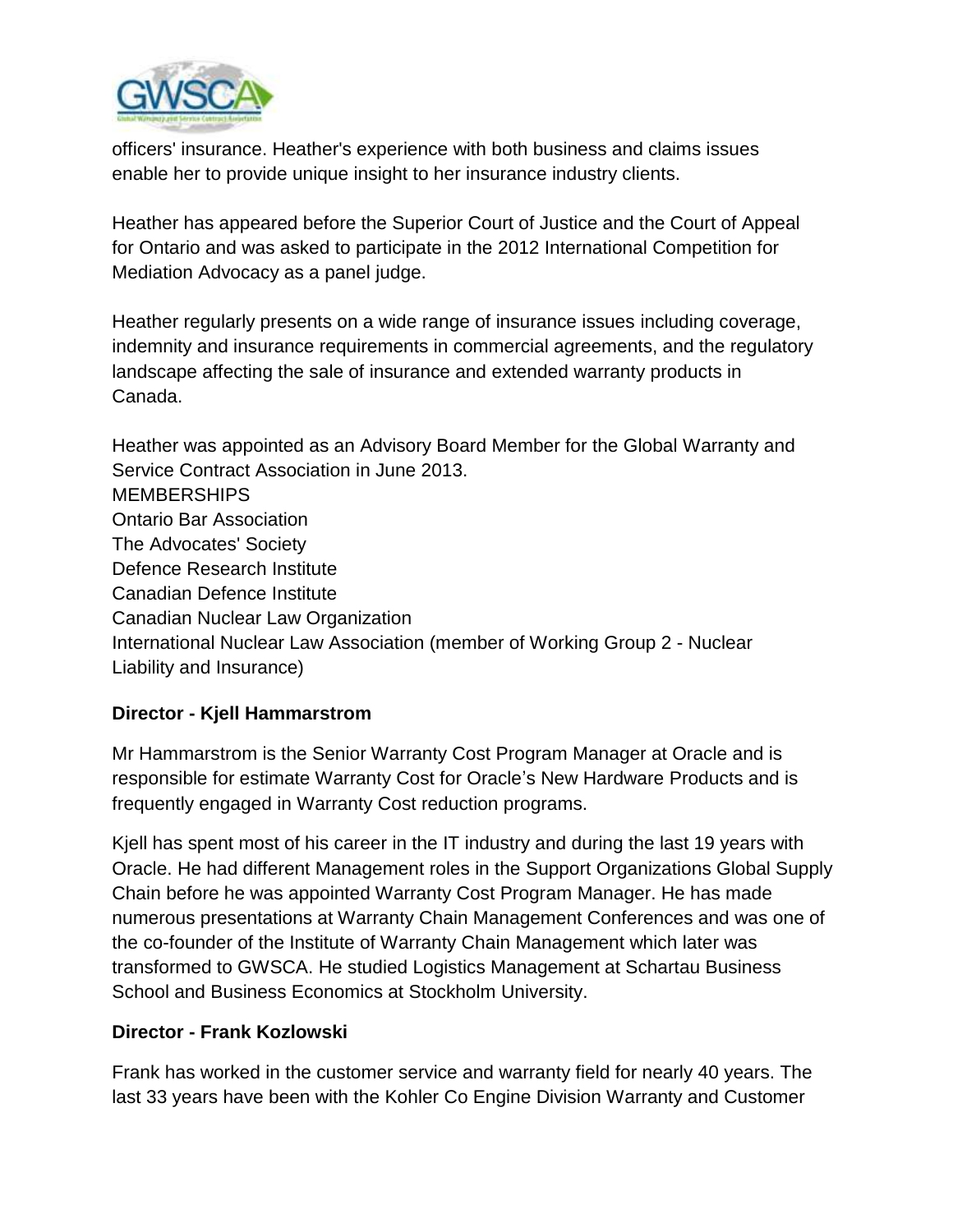

Service Department. Have assisted in the design and development of 4 warranty systems with the latest being an Internet based 24/7 live transactional system. Frank has supported the Warranty Chain Management Conference for many years, and has participated as a subject matter speaker at numerous past conferences. With many years of warranty experience Frank brings valuable insight to the overall Warranty functions and support of the GWSCA.

# **Director - Brent Lehman**

Brent began in the insurance industry in 1991 with Royal & Sun Alliance, and during his eight years undertook various roles in the business from property underwriting to business & product development. In 1998 he began a five year term with Caterpillar of Australia where he managed several dealer and customer insurance programs throughout the broader Asia Pacific Region, ranging from physical loss or damage and warranty through to corporate property and casualty programs. Brent joined his current employer – Willis, in 2003 as a Client Manager in the Willis Corporate Team. Since his time with Willis, Brent has been involved in several client relationship and product development roles across multiple global locations, and more recently has taken on general management and people leadership roles encompassing both individual business units and geographic locations.

# **Director - Kevin Riggs**

Kevin Rigg is the Extended Service Business Claim (ESB) & Prior Approval Manager for Ford Motor Company North America. He has 35 years' experience with Ford Motor Company working in a variety of field, engineering, marketing and managerial positions. For over 10 years, he has worked exclusively for ESB in his current role. Some current responsibilities include ensuring accurate claim adjudication, managing ESB claim centers, business lead for ESB claim system development, assisting with ESB contract and marketing material development, and consulting with other ESB global regions.

Kevin holds a Bachelor of Science in Automotive Management from Ferris State University in Big Rapids, MI. In his recent past he has volunteered for Give Kids the World in Kissimmee, FL.

# **Director - Susan Sweetman**

Ms. Sweetman is Accounts Payable and Warranty Manager at the Gustave A Larson Company. She has been with the company for 10+ years. Susan has been in the Accounts Payable field for 20+ years and in the warranty and service contract field for the last 5 years. She has taken on the challenge of improving the service of the